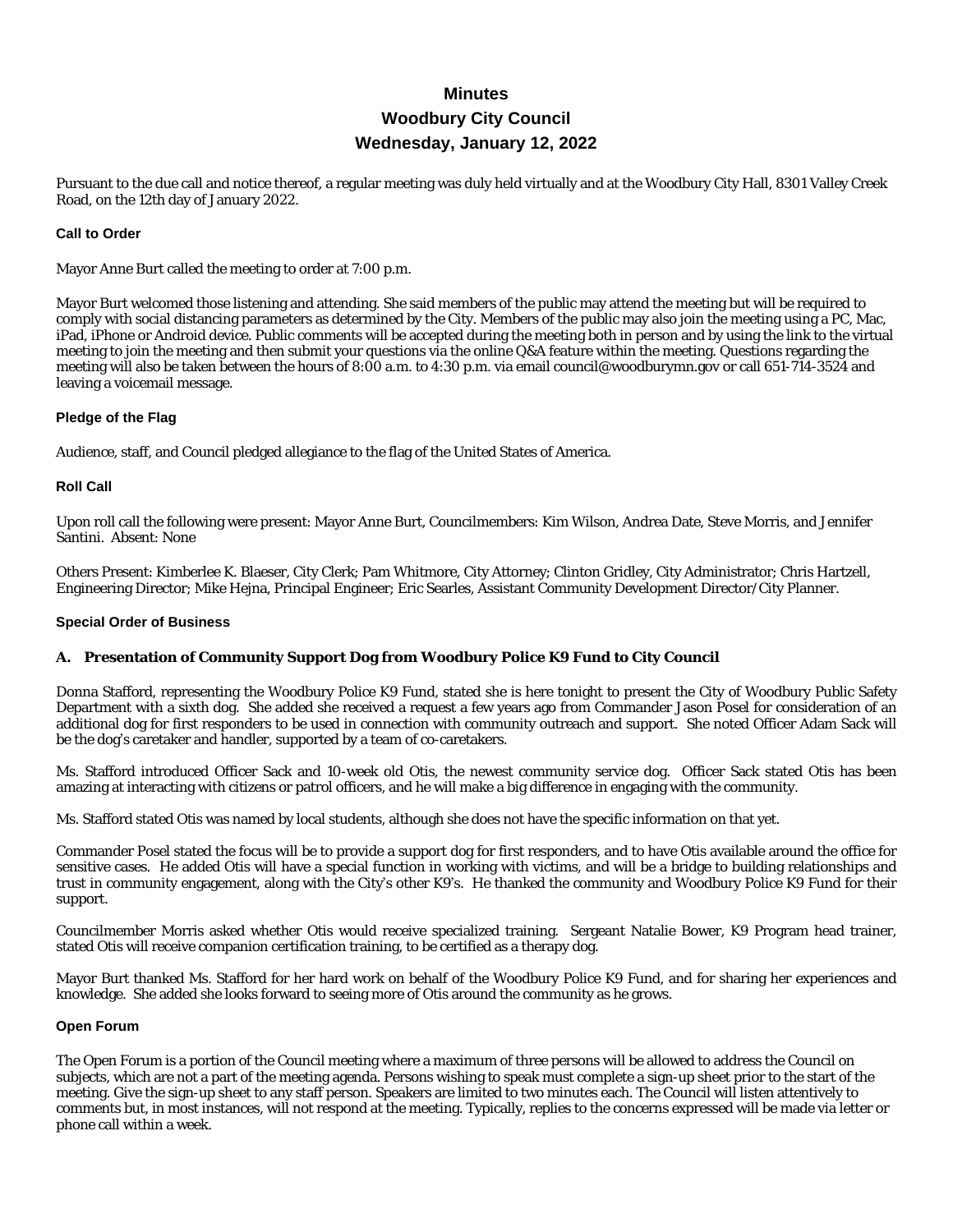#### **Consent Agenda**

All items listed under the consent agenda are considered to be routine by the City Council and will be enacted by one motion and an affirmative vote by roll call of a majority of the members present. There will be no separate discussion of these items unless a Councilmember or citizen so requests, in which event, the items will be removed from the consent agenda and considered a separate subject of discussion by the Council.

Councilmember Wilson requested that Item 6G be moved to Discussion Items.

| Item A | Approval of Council Minutes – December 8, 2021                                                                                                                                                                                                                                                                                                  |                         |  |
|--------|-------------------------------------------------------------------------------------------------------------------------------------------------------------------------------------------------------------------------------------------------------------------------------------------------------------------------------------------------|-------------------------|--|
| Item B | Approval of Council Minutes - December 16, 2021 Special Meeting                                                                                                                                                                                                                                                                                 |                         |  |
| Item C | To adopt a motion approving the Manning Meadows House Move Amended Site and Building Plan, Project No. 25-<br>2021-00463; subject to the conditions as outlined in Council Letter 22-01.                                                                                                                                                        |                         |  |
|        | All conditions from the November 10, 2021 approval, not expressly amended herein, shall remain in full force<br>1.                                                                                                                                                                                                                              |                         |  |
|        | and effect.<br>This approval shall expire on March 15, 2022 unless an extension is granted by the City Council.<br>2.                                                                                                                                                                                                                           |                         |  |
| Item D | To adopt the following resolution                                                                                                                                                                                                                                                                                                               | <b>Resolution 22-01</b> |  |
|        | Resolution of the City of Woodbury, Washington County, Minnesota accepting grant funds in the<br>amount of \$300,000 from the Minnesota Department of Natural Resources' Conservation Partners<br>Legacy Grant Program to the City of Woodbury and approving the appropriate budget adjustment.                                                 |                         |  |
| Item E | To adopt the following resolution                                                                                                                                                                                                                                                                                                               | <b>Resolution 22-02</b> |  |
|        | Resolution of the City of Woodbury, Washington County, Minnesota accepting grant funds in the<br>amount of \$50,000 from the Minnesota Department of Natural Resources' Conservation Partners<br>Legacy Grant Program to the City of Woodbury and approving the appropriate budget adjustment.                                                  |                         |  |
| Item F | To adopt the following resolution                                                                                                                                                                                                                                                                                                               | <b>Resolution 22-03</b> |  |
|        | Resolution of the City of Woodbury, Washington County, Minnesota authorizing acquisition in the<br>amount of \$2,789.24 for easements in Lot 28, Block 11, Woodbury Heights No. 3 from James E.<br>Houska and Lydia M. Houska for the drainage and municipal utility easements and temporary<br>construction easement; and                      |                         |  |
|        | To adopt the following resolution                                                                                                                                                                                                                                                                                                               | <b>Resolution 22-04</b> |  |
|        | Resolution of the City of Woodbury, Washington County, Minnesota authorizing acquisition In the<br>amount of \$12,265.94 for easements in Lot 35, Block 8, Woodbury Heights No. 3 from Joshua E.<br>Anderson for the drainage and municipal utility easements; and                                                                              |                         |  |
|        | To adopt the following resolution                                                                                                                                                                                                                                                                                                               | <b>Resolution 22-05</b> |  |
|        | Resolution of the City of Woodbury, Washington County, Minnesota authorizing acquisition In the<br>amount of \$12,589.75 for easements in Lot 27, Block 11, Woodbury Heights No. 3 from Michael W.<br>Breneman and Elizabeth E. Breneman for the permanent drainage and municipal utility easements<br>and temporary construction easement; and |                         |  |
|        | To adopt the following resolution                                                                                                                                                                                                                                                                                                               | <b>Resolution 22-06</b> |  |
|        | Resolution of the City of Woodbury, Washington County, Minnesota authorizing acquisition In the<br>amount of \$5,473.08 for easements in Lot 34, Block 8, Woodbury Heights No. 3 from Miguel Villegas<br>and Amy Villegas for the permanent drainage and municipal utility easements.                                                           |                         |  |
| Item G | Joint Powers and Construction Cooperation Agreement for Construction of Gold Line BRT Project and concurrent<br>non-project activities requested by City of Woodbury; Approve Agreement. This item was moved to the discussion<br>portion of this meeting.                                                                                      |                         |  |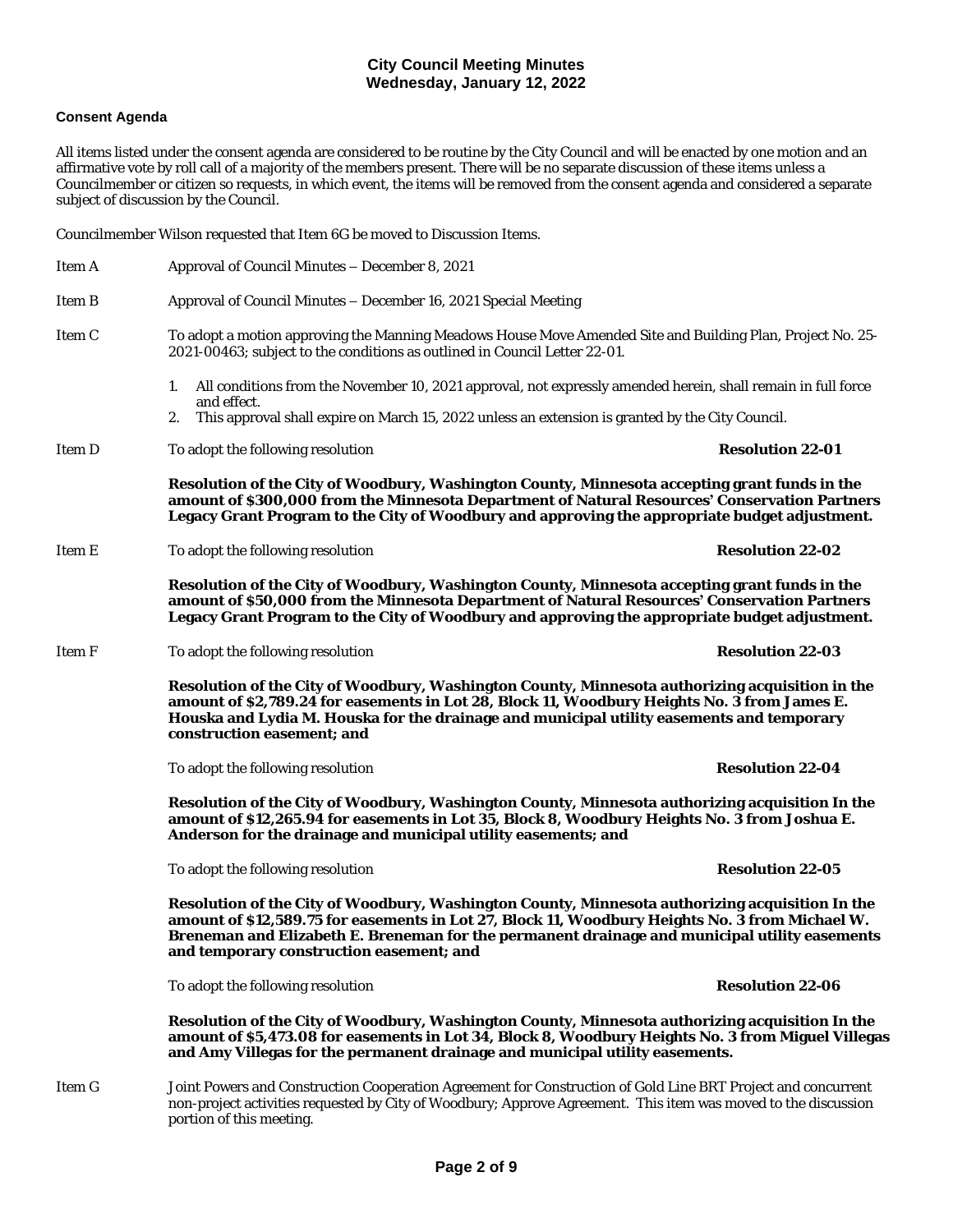|        | Resolution of the City of Woodbury, Washington County, Minnesota approving the labor contract<br>between the City of Woodbury and the Woodbury Police Officers Association and authorize required<br>signatures.                                                                                                                                                                                                                                                                                                                                    |                         |  |
|--------|-----------------------------------------------------------------------------------------------------------------------------------------------------------------------------------------------------------------------------------------------------------------------------------------------------------------------------------------------------------------------------------------------------------------------------------------------------------------------------------------------------------------------------------------------------|-------------------------|--|
| Item Q | To adopt the following resolution                                                                                                                                                                                                                                                                                                                                                                                                                                                                                                                   | <b>Resolution 22-15</b> |  |
| Item P | To adopt a motion designating CorTrust Bank as the City's depository of public funds for the year 2022.                                                                                                                                                                                                                                                                                                                                                                                                                                             |                         |  |
|        | Resolution of the City of Woodbury, Washington County, Minnesota approving the proposed form of<br>amended and restated Joint Cooperative Agreement and authorizing the Mayor and City<br>Administrator to sign the Certificate of Approval of Amendments to Joint and Cooperative<br>Agreement.                                                                                                                                                                                                                                                    |                         |  |
| Item O | To adopt the following resolution                                                                                                                                                                                                                                                                                                                                                                                                                                                                                                                   | <b>Resolution 22-14</b> |  |
|        | Resolution of the City of Woodbury, Washington County, Minnesota authorizing the acceptance \$235<br>from the family and friends of Rosalie May Wyss Halverson to the City of Woodbury.                                                                                                                                                                                                                                                                                                                                                             |                         |  |
| Item N | To adopt the following resolution                                                                                                                                                                                                                                                                                                                                                                                                                                                                                                                   | <b>Resolution 22-13</b> |  |
|        | Resolution of the City of Woodbury, Washington County, Minnesota authorizing g the acceptance of<br>the \$7,475 donation from the Woodbury Police K9 Fund for the community support dog and<br>amending the 2021 Police Services Division Budget.                                                                                                                                                                                                                                                                                                   |                         |  |
| Item M | To adopt the following resolution                                                                                                                                                                                                                                                                                                                                                                                                                                                                                                                   | <b>Resolution 22-12</b> |  |
|        | Resolution of the City of Woodbury, Washington County, Minnesota authorizing the Mayor and City<br>Administrator to execute a contract with LimnoTech as the City's consultant and engineering firm for<br>services associated with Valley Creek streamflow measurement oversight and groundwater<br>monitoring and reporting for the east and south well fields.                                                                                                                                                                                   |                         |  |
| Item L | To adopt the following resolution                                                                                                                                                                                                                                                                                                                                                                                                                                                                                                                   | <b>Resolution 22-11</b> |  |
|        | Resolution of the City of Woodbury, Washington County, Minnesota authorizing acceptance of<br>replacement Municipal Well and Well 1 Abandonment Grant from Minnesota Pollution Control<br>Agency in the amount of \$2,983,000 and approval of budget amendment to the Water and Sewer<br><b>Utility Fund.</b>                                                                                                                                                                                                                                       |                         |  |
| Item K | To adopt the following resolution                                                                                                                                                                                                                                                                                                                                                                                                                                                                                                                   | <b>Resolution 22-10</b> |  |
|        | Resolution of the City of Woodbury, Washington County, Minnesota authorizing execution of the<br>Memorandum of Understanding with South Washington Watershed District for Hassenbank Woods<br>and Fish Lake Vegetation Management and Restoration.                                                                                                                                                                                                                                                                                                  |                         |  |
| Item J | To adopt the following resolution                                                                                                                                                                                                                                                                                                                                                                                                                                                                                                                   | <b>Resolution 22-09</b> |  |
|        | Resolution of the City of Woodbury, Washington County, Minnesota, authorizing the Mayor and City<br>Administrator to appropriate funds from the Phase Two - Major Roadway Special Assessment Fund;<br>Trunk Water and Sanitary Sewer Fund; execute an engineering consulting services contract with<br>Bolton & Menk, Inc. for design and construction administration for the preparation of a preliminary<br>report and preparation of plans and specifications for the Hudson Road Turn Lanes at Karen Drive<br>and Trunk Watermain Improvements. |                         |  |
| Item I | To adopt the following resolution                                                                                                                                                                                                                                                                                                                                                                                                                                                                                                                   | <b>Resolution 22-08</b> |  |
|        | Resolution of the City of Woodbury, Washington County, Minnesota approving the agreement with<br>the Washington Conservation District for the East Metro Water Resources Education Program.                                                                                                                                                                                                                                                                                                                                                         |                         |  |
| Item H | To adopt the following resolution                                                                                                                                                                                                                                                                                                                                                                                                                                                                                                                   | <b>Resolution 22-07</b> |  |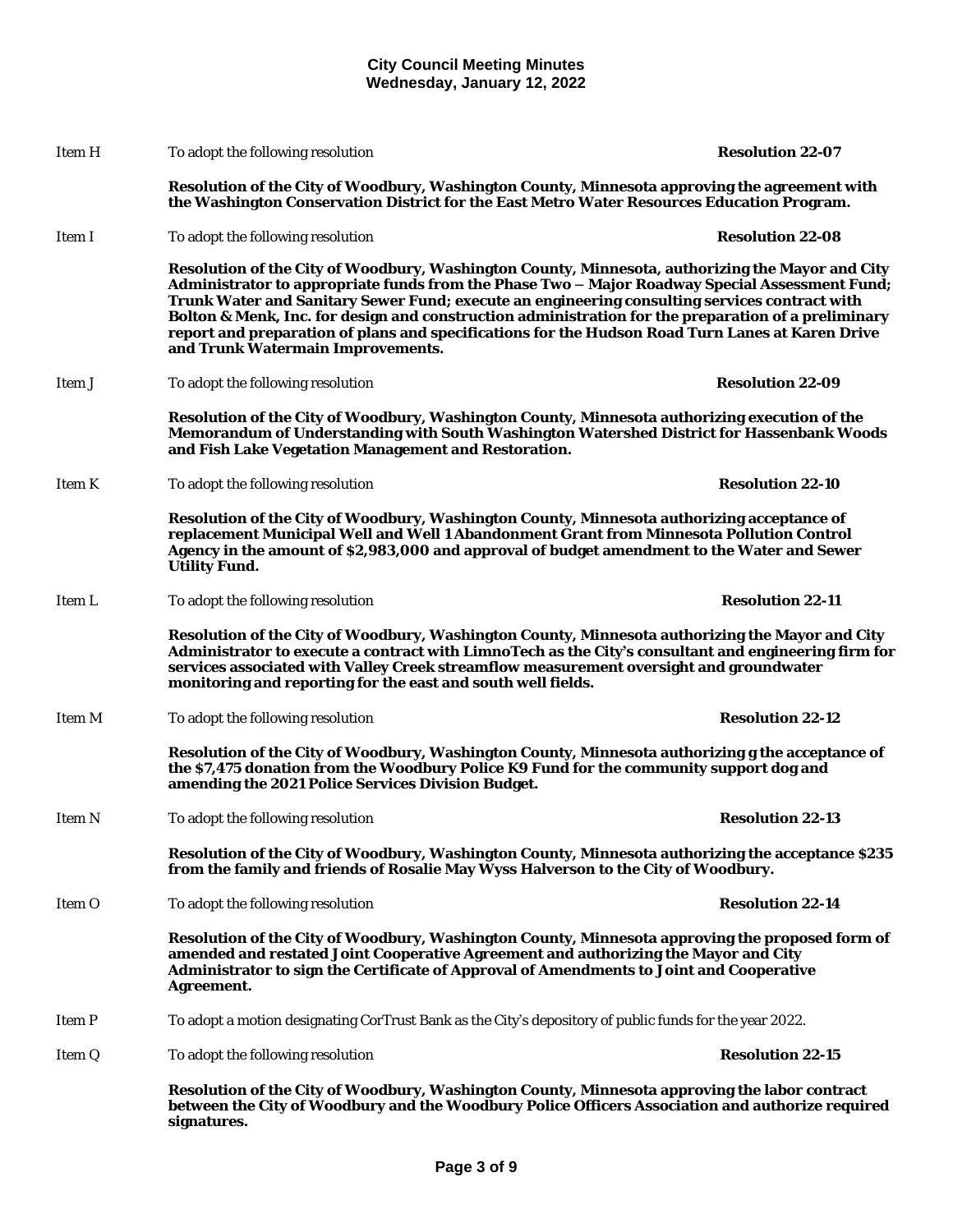| Item R | To adopt the following resolution                                                                                                                                                                                                                                                                                                                                                                                                                                                            | <b>Resolution 22-16</b> |
|--------|----------------------------------------------------------------------------------------------------------------------------------------------------------------------------------------------------------------------------------------------------------------------------------------------------------------------------------------------------------------------------------------------------------------------------------------------------------------------------------------------|-------------------------|
|        | Resolution of the City of Woodbury, Washington County, Minnesota approving the labor contract<br>between the City of Woodbury and the International Union of Operating Engineers, Local 49 and<br>authorize required signatures.                                                                                                                                                                                                                                                             |                         |
| Item S | To adopt the following resolution                                                                                                                                                                                                                                                                                                                                                                                                                                                            | <b>Resolution 22-17</b> |
|        | Resolution of the City of Woodbury, Washington County, Minnesota accomplishing the non-<br>disciplinary employment removal of Tim Thurmes as Streets Manager effective January 12, 2022.                                                                                                                                                                                                                                                                                                     |                         |
| Item T | The abstract of bills includes payments made from the operating or project budgets for expenses of the city. The<br>expenditures are from all funds of the city. Any purchased contracts requiring signature of the mayor and City<br>Administrator is hereby approved. Staff recommends approval of the abstract of bills for December 3, 2021 in the<br>amount of \$1,219,102.34, December 23, 2021 in the amount of \$993,048.88, and December 30, 2021 in the amount<br>of \$201.361.71. |                         |

Councilmember Date moved, seconded by Councilmember Santini, to approve the Consent Agenda items 6A through 6T with the exception of 6G.

#### **Voting via voice:**

Kim Wilson – aye Andrea Date – aye Steve Morris – aye Jennifer Santini – aye Anne Burt – aye

#### **Public Hearings**

#### **A. Wooddale Fun Zone Conditional Use Permit, Project No. 18-2021-00465**

Mayor Burt opened the public hearing.

Assistant Community Development Director/City Planner Eric Searles reviewed an application for two new commercial recreation uses at 2122 Wooddale Drive, on property zoned I-1 light industrial. The Wooddale Recreation Center, a 32,000 square foot building constructed in 1972 with indoor tennis courts and a lounge area, was expanded in 1977 to provide additional recreation including Fun Zone, an indoor roller skating rink. The structure was closed in May 2020 and the inactive Conditional Use Permit must be renewed.

Mr. Searles stated the applicant is proposing two new recreational uses in the building: a basketball center, 43 Hoops, with basketball leagues and programs as well as pickle ball courts in the north portion of the building; and a non-profit futsal center, Joy of the People, in the southern portion. The applicant has made cosmetic improvements to the building's exterior since fall of 2021, and a roof treatment would be required to satisfy the conditions of approval. City Staff's review of parking requirements provides a recommendation of a minimum ratio of 1 stall per 300 square feet, or 204 parking spaces. The applicant is requesting to restripe the existing parking area to provide 215 spaces and is working with an adjacent office use to secure 40 additional parking spaces. The Planning Commission reviewed the request at their January 10, 2022 meeting, and recommended City Council approval.

Planning Commissioner Ryan Christiansen gave a review of the Planning Commission's January 10, 2022 meeting, at which 2 new Commissioners were sworn in, and two requests were approved: the Wooddale Fun Zone Conditional Use Permit and a proposal for preliminary plat, site and building plan for a residential development east of Woodbury Drive and south of Dale Road.

Mr. Searles stated City Staff recommends approval of the Fun Zone proposal subject to conditions in the Council letter.

Mayor Burt moved, seconded by Councilmember Morris, to close the public hearing.

Voting in Favor: Wilson, Date, Morris, Santini, Burt Absent:

Councilmember Date stated the new development will be a big enhancement to the area, especially with the addition of indoor pickle ball. She added the parking lot will be improved, as it has been in rough shape. She noted she is excited about this new use in Woodbury.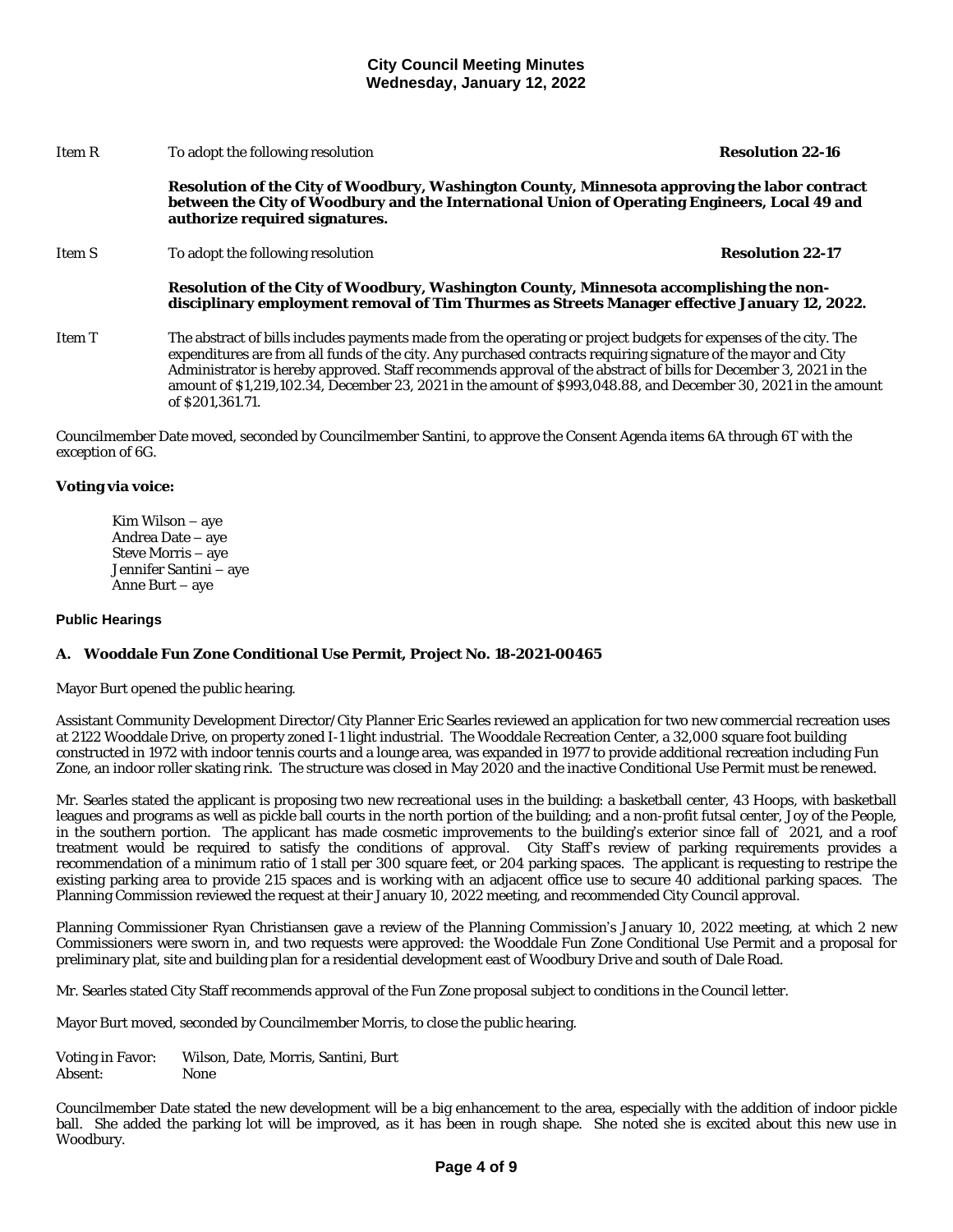Councilmember Morris asked whether there will be pedestrian access to the overflow parking areas. Mr. Searles stated there may be a need for signage or onsite staff. He added City Staff encouraged the cross access parking agreement, and the property to the north is amenable.

Mayor Burt asked when the outdoor soccer fields will be added. Mr. Searles stated that is a future development, which could be implemented later this year, although there are some conditions that City Staff would need to review as part of that implementation.

Mayor Burt asked whether there will be any issues related to stormwater drainage and landscaping. Mr. Searles stated the area is currently hard surface, so the addition of natural turf would be a positive change. He added a synthetic turf would require a staff review.

Councilmember Wilson stated she hopes there will be a good relationship with the business that will be accommodating an overflow parking lot, as tournament parking can be challenging.

Mr. Searles stated City Staff worked with the applicant to understand facility use and peak times. He added it will be beneficial to have the overflow parking area.

Councilmember Morris moved, seconded by Councilmember Santini,

To adopt the following resolution **Resolution 22-18**

#### **Resolution of the City of Woodbury, Washington County, Minnesota adopting findings of fact for Project #18-2021-00465 subject to conditions outlined in supplemental Council Letter 22-18.**

- 1. The CUP approval shall expire one year from the date of City Council approval unless a building permit has been requested or a time extension has been granted.
- 2. This approval does not include signs. A separate sign permit is required for all proposed signage.
- 3. Prior to the issuance of a building permit, a landscape financial security shall be submitted in accordance with the Zoning Ordinance.
- 4. No exterior storage shall be permitted.
- 5. All areas of the site, where practical, shall be sodded and maintained.
- 6. All ground mounted mechanical equipment shall be hidden from view with materials that match the materials and colors used on the building.
- 7. Any future trash enclosures shall utilize wooden gates and shall be constructed on three (3) sides using the same materials and patterns used on the building. The location shall be approved by the Planning Division.
- 8. All light poles, including base, shall be a maximum of 25 feet in height and shall be shoebox style, downward directed, with high-pressure sodium lamps or LED lamps with flush lenses. Other than wash or architectural lighting, attached security lighting shall be shoebox style, downward directed with flush lenses. In addition, any lighting under canopies (i.e., building entries or drive-through) shall be recessed and use a flush lens.
- 9. Prior to the issuance of a building permit, the Applicant shall submit a photometric plan with lumen levels identified throughout the site. The Applicant shall also submit all lighting specifications.
- 10. The Developer shall be responsible for obtaining any other permits necessary from other agencies, including MnDOT.
- 11. Prior to the issuance of a certificate of occupancy, staff shall review and approve the roof treatment including color and treatment of the existing metal.
- 12. Prior to the issuance of a building permit, staff shall review and approve a landscaping plan that addresses all areas identified within the staff report.
- 13. Prior to the issuance of a building permit, staff shall review and approve all fencing and netting materials and locations.
- 14. Prior to the issuance of a building permit, the Applicant shall record a cross parking agreement with the property to the north to assist in overflow needs.
- 15. Prior to the issuance of a building permit, the Applicant shall submit all specifications for the outdoor fields. Engineering staff shall review and determine if there is a need for stormwater management. Stormwater management plans must be reviewed and approved prior to the issuance of any permit.

#### **Voting via voice:**

Kim Wilson – aye Andrea Date – aye Steve Morris – aye Jennifer Santini – aye Anne Burt – aye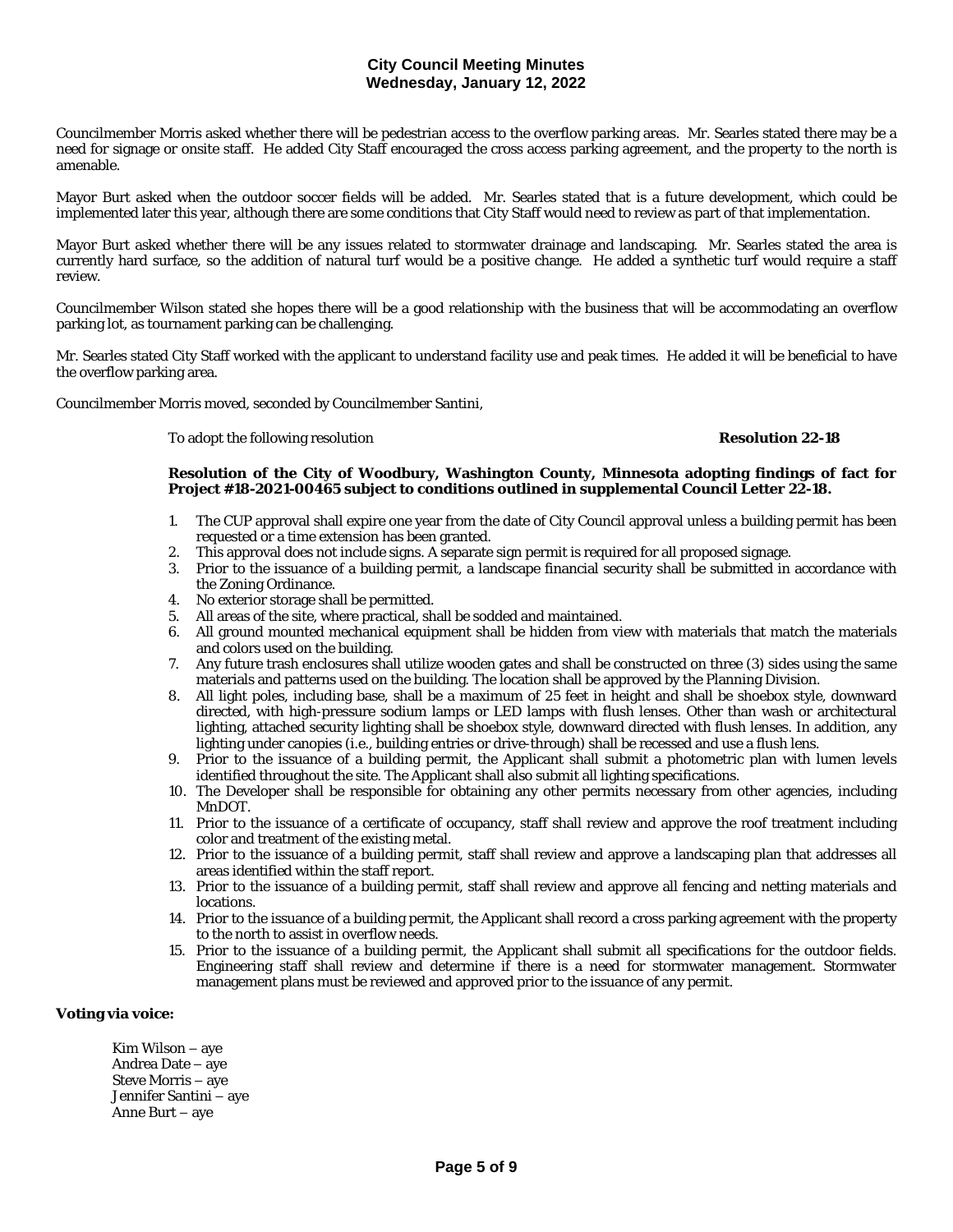## **B. Vacate Easement within Lot 1, Block 1, Brookview Road School**

Mayor Burt declared the public hearing open.

Director of Engineering Chris Hartzell reviewed the proposed vacation of an existing easement for city water main at Brookview Road School. The school facility is expanding over an existing water main on the property, and a new water main has been installed as part of the project. The existing easement is no longer required. The new easement area is being dedicated to the City from Stillwater School District.

Mr. Hartzell stated City Staff recommends City Council approval of the vacation of a public drainage and utility easement at Brookview Road School contingent on Stillwater Area Schools dedication of a new easement to the City of Woodbury.

Mayor Burt moved, seconded by Councilmember Morris, to close the public hearing.

Voting in Favor: Wilson, Date, Morris, Santini, Burt Absent: None

Councilmember Morris moved, seconded by Councilmember Date,

To adopt the following resolution **Resolution 22-19**

**Resolution of the City of Woodbury, Washington County, Minnesota adopting the vacation of utility easement within Lot 1 Block 1, Brookview Road School addition as described in the Resolution and contingent on Stillwater Area Schools dedicating a new easement to the City.**

#### **Voting via voice:**

Kim Wilson – aye Andrea Date – aye Steve Morris – aye Jennifer Santini – aye Anne Burt – aye

#### **C. Lake Road 4-3 Lane Conversion Project; Approve Preliminary Report; Order Project; Authorize Preparation of Plans and Specifications; Authorize Preparation, Acquisition and if Necessary Condemnation of Easements**

Mayor Burt declared the public hearing open.

Principal Engineer Mike Hejna reviewed a proposed project to convert Lake Road from 4 lanes to 3 lanes from Highway 494 to Manning Avenue. The project is recommended based on the results of a 2016 traffic study, as well as a survey and proposed design completed in November 2020. Public engagement was undertaken in November 2021.

Mr. Hejna reviewed the project scope, including pavement mill and overlay for the entire stretch of roadway; spot curb replacement; pedestrian ramp replacement; restriping from 4 to 3 lanes; curb cuts for future trails construction; and some crosswalk removals. Intersections will remain as they are today.

Mr. Hejna stated speed limits on Lake Road are consistently higher than the posted speed limit, and the conversion project is an attempt to reduce traffic speeds and increase safety throughout the corridor. The new 3-lane roadway will provide a shoulder for bike traffic, shorter crossings for pedestrians, and a 46% reduction in the crash rate, according to the Minnesota Department of Transportation (MnDOT).

Mr. Hejna stated potential drawbacks for the project include a reduction in vehicle capacity. The proposed conversion will accommodate up to 20,000 vehicles per day, and current numbers are approximately 14,000 per day. City Staff is confident that 3 lanes will meet the proposed volume, and overall, the concept is acceptable for the corridor, and capacity issues are not anticipated.

Mr. Hejna stated, with regard to project funding, the City received funding of \$1.6 million from a highway safety improvement grant to help fund this project. Other funding sources are Municipal State Aid funding and special assessments. Four parcels owned by Senior Care Woodbury are the only properties that would benefit from this project, and the assessment would be \$7,077 based on a calculated amount included in the feasibility report. An assessment hearing would be held prior to the project award.

Mr. Hejna stated City Staff recommends approval of a Resolution ordering the project, approving preliminary reports, authorizing preparation of plans and specifications and acquisition of easements. He encouraged residents to sign up for "In Touch" messaging for project updates.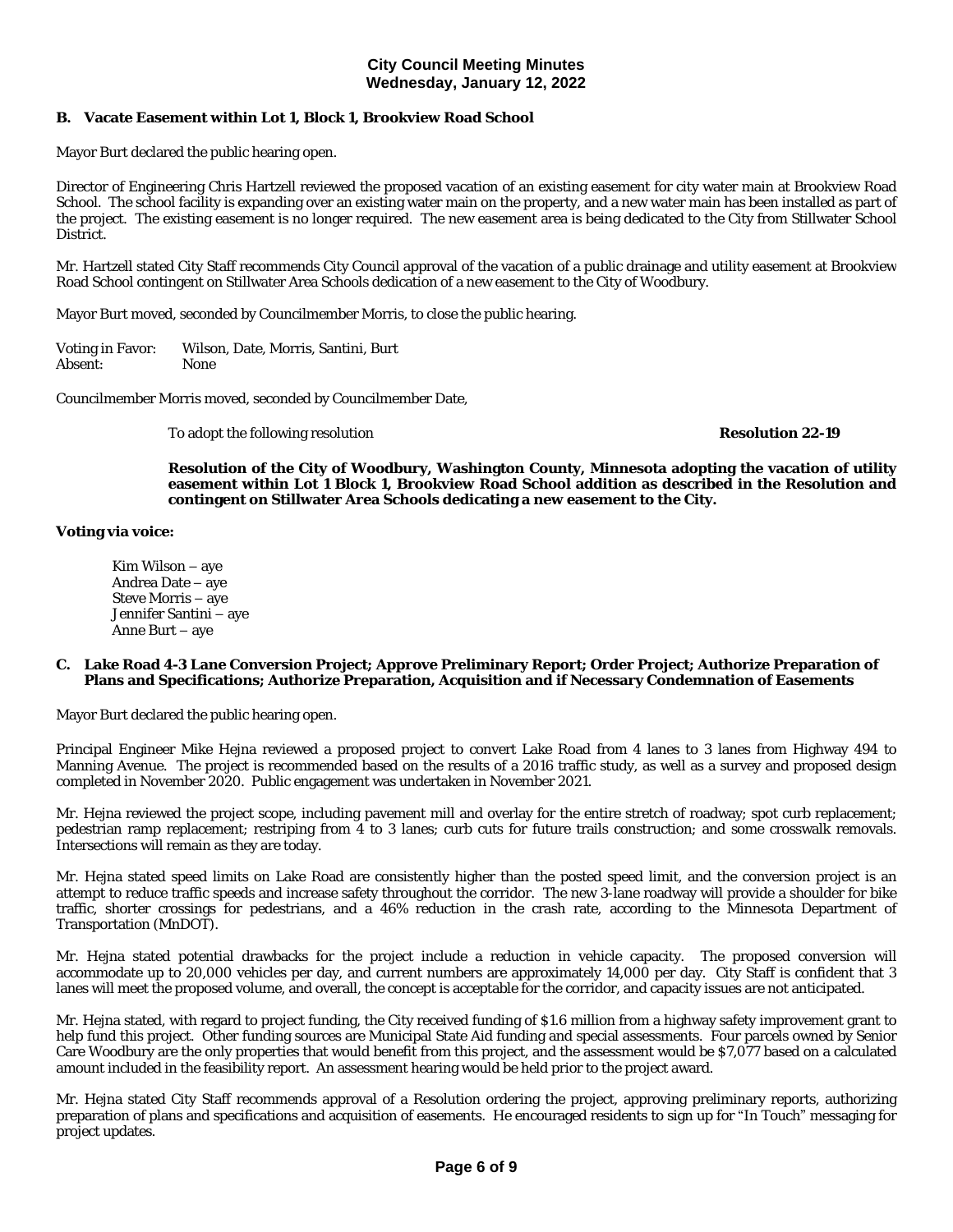Mayor Burt moved, seconded by Councilmember Morris, to close the public hearing.

Voting in Favor: Wilson, Date, Morris, Santini, Burt Absent: None

Councilmember Santini asked whether the proposed roundabout at Pioneer Drive and Lake Road will occur at the same time as this project. Mr. Hejna confirmed this, adding City Staff will coordinate with the contractors. He added it is hoped that the work will be completed while school is out of session.

Councilmember Santini asked whether the roundabout intersection will be closed. Mr. Hejna confirmed this.

Councilmember Wilson asked whether there will be a bike lane, since the 2 driving lanes will be narrower. Mr. Hejna stated there could be a designated bike lane striped in the future, but not as part of this project.

Mr. Hartzell stated there will be a bikeable shoulder although it will not be striped as a bike lane.

Councilmember Wilson asked whether the bike lane could be added with this project. Mr. Hartzell stated the City recently created a bike and pedestrian plan but a standard for bike lanes has not yet been adopted. He stressed the importance of consistent corridors with bike lanes throughout the City.

Councilmember Wilson asked why the sidewalk that is planned for Lake Road between 494 and Woodlane Drive is not included in this project. Mr. Hartzell stated, when the City receives federal awards, a project scope cannot be changed without the need to recalculate funding to receive the grant. He added the project is being divided to ensure consistency with the grant.

Mr. Hartzell stated the federal grant is substantial, which speaks to the value of the project from a safety perspective.

Councilmember Wilson asked whether the speed limit will be changed. Mr. Hejna stated there are no plans to change speed limits.

Mr. Hartzell stated an official speed study has not been conducted, as the result could be an increased speed limit throughout the corridor. He added geometric changes and visual cues will be added to reduce traffic speeds.

Mayor Burt stated the City Clerk Kim Blaeser noted that a comment from the public came through online after the public hearing was closed.

Ms. Blaeser read the following comment: Jackson McGough, 3551 Williamsburg Parkway, stated this project is smart and essential. Lake Road is very stressful to drive, too fast and uncomfortable for all users. These projects have been exceptional at reducing crashes and speeds in cities around the metro area. I am supportive of this project overall, but disappointed by the lack of substantive enhancement in this corridor. There are opportunities for pedestrian crossing islands and bump outs. I hope the City Council will approve the project but ask that the City identify improvements for pedestrians.

Mr. Hartzell stated City Staff are reviewing potential pedestrian enhancements and conducting analysis at each intersection. He added every effort will be made to improve pedestrian safety and movement, as this is an important pedestrian corridor.

Mr. Hejna stated the rapid flashing beacons at Wyndham Way will remain, and bump outs are being considered to reduce crossing distance. He added a future trail project is being considered to allow pedestrian crossings at signaled intersections rather than midblock crossings and would include a trail on both side of Lake Road.

Mayor Burt asked whether existing crosswalks will be removed. Mr. Hejna stated two crosswalks will be removed that do not have much pedestrian traffic. He added there will be some gaps for about a year until the new trail along the south side of Lake Road is constructed, to funnel pedestrians to the rapid flashing beacon at Wyndham Way.

Mayor Burt asked when improvements are planned for the section east of the new roundabout. Mr. Hejna stated all of Lake Road west of Woodlane Drive will be converted to 3 lanes in 2023.

Councilmember Santini moved, seconded by Councilmember Date,

To adopt the following resolution **Resolution 22-20**

**Resolution of the City of Woodbury, Washington County, Minnesota approving preliminary report ordering the project, authorizing preparation of plans and specifications and authorizing preparation, acquisition and if necessary condemnation of easements for the Lake Road 4-to-3 Lane Conversion Project.**

**Voting via voice:**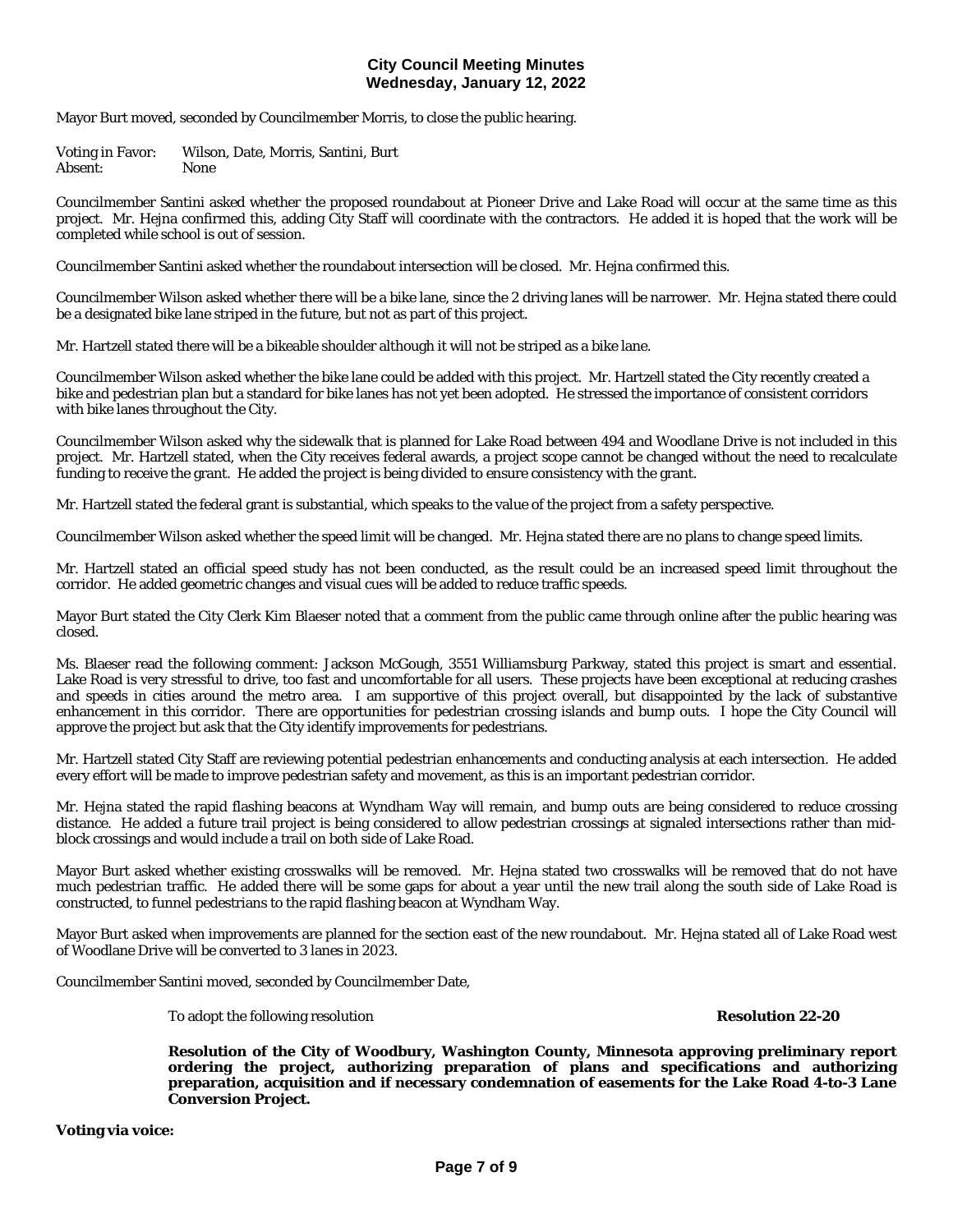Kim Wilson – aye Andrea Date – aye Steve Morris – aye Jennifer Santini – aye Anne Burt – aye

#### **Discussion**

## **A. Consent Agenda Item 6G**

Councilmember Wilson stated she pulled this item from the Consent Agenda as she plans to vote differently.

Councilmember Morris stated he supports working with other groups to provide funding for projects when it saves the City money.

Councilmember Morris moved, seconded by Councilmember Date,

To adopt the following resolution **Resolution 22-21**

**Resolution of the City of Woodbury, Washington County, Minnesota approving the Joint Powers and Construction Cooperation Agreement for Construction of Gold Line BRT Project and Concurrent Non-Project Activities Requested between the City of Woodbury and Metropolitan Council for Construction of City requested watermain replacement, pavement rehabilitation, multi-use trail and enhanced landscaping and lighting projects constructed in coordination with the METRO Gold Line Bus Rapid Transit (BRT) project.**

Discussion during the motion: Councilmember Wilson stated she loves doing projects that save the City money too, but she is not a fan of this project in general. Councilmember Morris stated he understands Councilmember Wilson's point, but that is not what this vote is for.

#### **Voting via voice:**

Kim Wilson – nay Andrea Date – aye Steve Morris – aye Jennifer Santini – aye Anne Burt – aye

#### **City Administrator's Report**

City Administrator Clinton Gridley stated a community survey will go out January 11, 2022 to 4,200 randomly selected residents, who will receive a postcard invitation to complete the 2022 survey. Follow-up invitations will be sent the following week to arrive on January 18 or 25, 2022, and some households will receive a paper survey, while others will receive a link to complete the survey online. Residents have until February 25, 2022 to complete the survey.

Mr. Gridley stated residents not randomly selected will have the opportunity to complete the Open Participation survey which will be available February 15-24, 2022. Final survey results will be shared with City Council and community in the spring.

Mr. Gridley provided an update on the City's households and population, with projections for 2023 exceeding 30,000 households, and a population of over 80,000. The City continues to grow in terms of construction activity, with 926 new residential housing units built in 2021.

Mr. Gridley stated, in terms of other projects, the City has welcomed partnership opportunities with the Watershed District, to make improvements to several areas.

Mr. Gridley stated the City received the Silver SolSmart designation from the U.S. Department of Energy for the advancement of solar energy.

Mr. Gridley stated the City's social media outlets have been an area of focus for the City Council, who have requested that City Staff be more aggressive in pursuing social media coverage. He added the City's partnership with the Telecommunications Commission has been important as well.

Mr. Gridley stated it was great to see the U.S. Olympic Curling Team, who recently stopped by the Health East Sports Center. He added the City's skating rinks are open for skaters. He thanked Councilmembers who helped ring in the New Year.